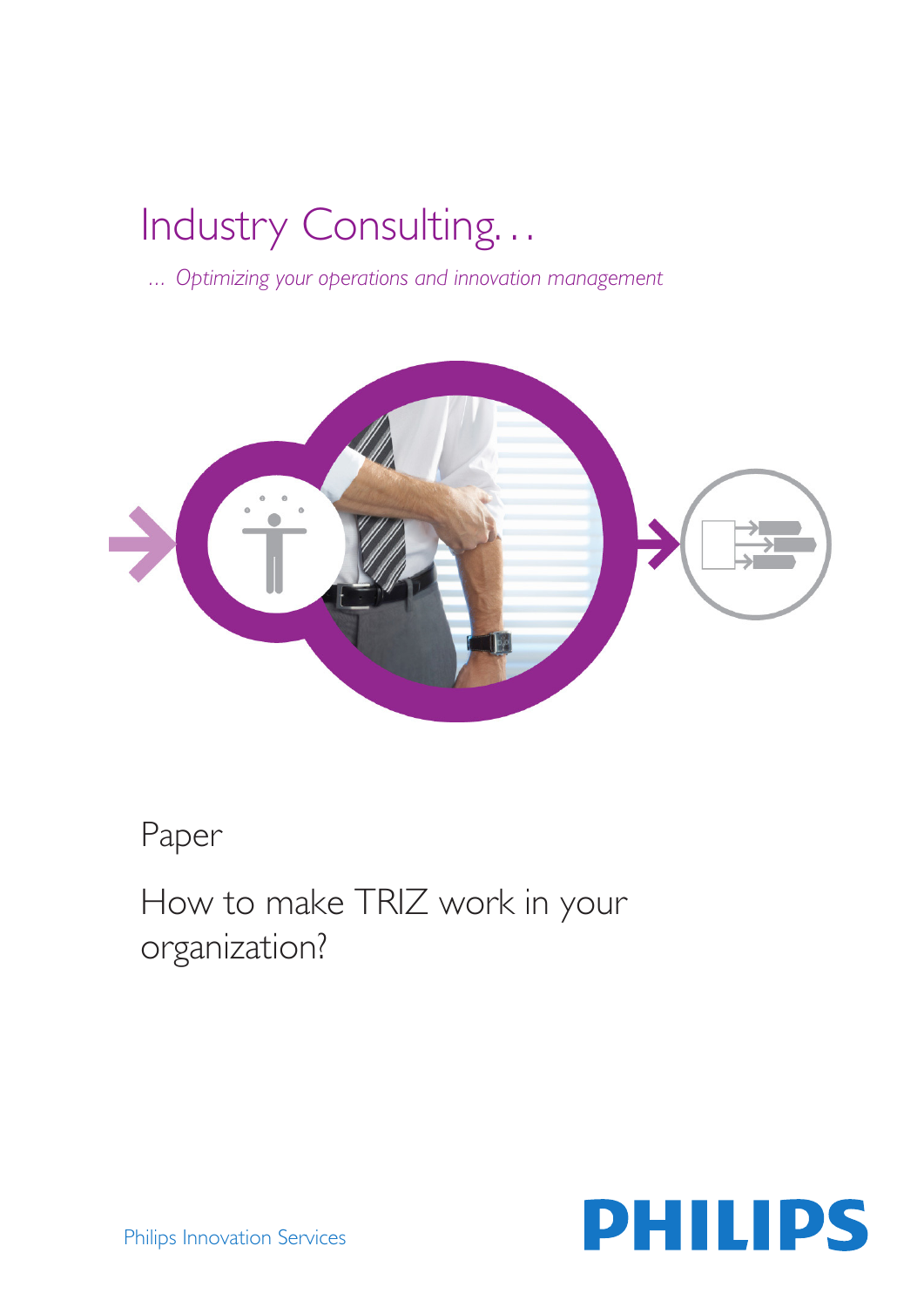#### Summary

The TRIZ way of working is gaining popularity in technology companies, and most companies start by creating introduction programs and training some employees. This paper outlines a number of challenges that the freshly trained "TRIZnik" may face when returning from the training, as well as a number of recommendations for him or her, the direct manager, but also the company management, to safeguard the successful deployment of this powerful innovation tool.

## About the author

Christoph Dobrusskin, MDes, MBA, is an Innovation Consultant who supports innovation projects and facilitates creative workshops for Philips Electronics as well as for other companies. For more than ten years he has used TRIZ, lateral thinking and other creative tools in helping his clients to innovate. He is certified as a TRIZ specialist MA TRIZ level 3, accredited to teach MA TRIZ Level 1 and regularly teaches engineers in TRIZ. He speaks regularly at international conferences on TRIZ and is a member of the Practitioners Committee of the European TRIZ association ETRIA. He is the author and co-author of numerous patents. Christoph can be reached at Philips innovation Services, Industry Consulting, Eindhoven, The Netherlands, E-mail: industry.consulting@philips.com.



Philips Innovation Services – Industry Consulting Christoph Dobrusskin High Tech Campus 7 5656 AE Eindhoven, The Netherlands

Date: April 2012 Document number: 595-12-0034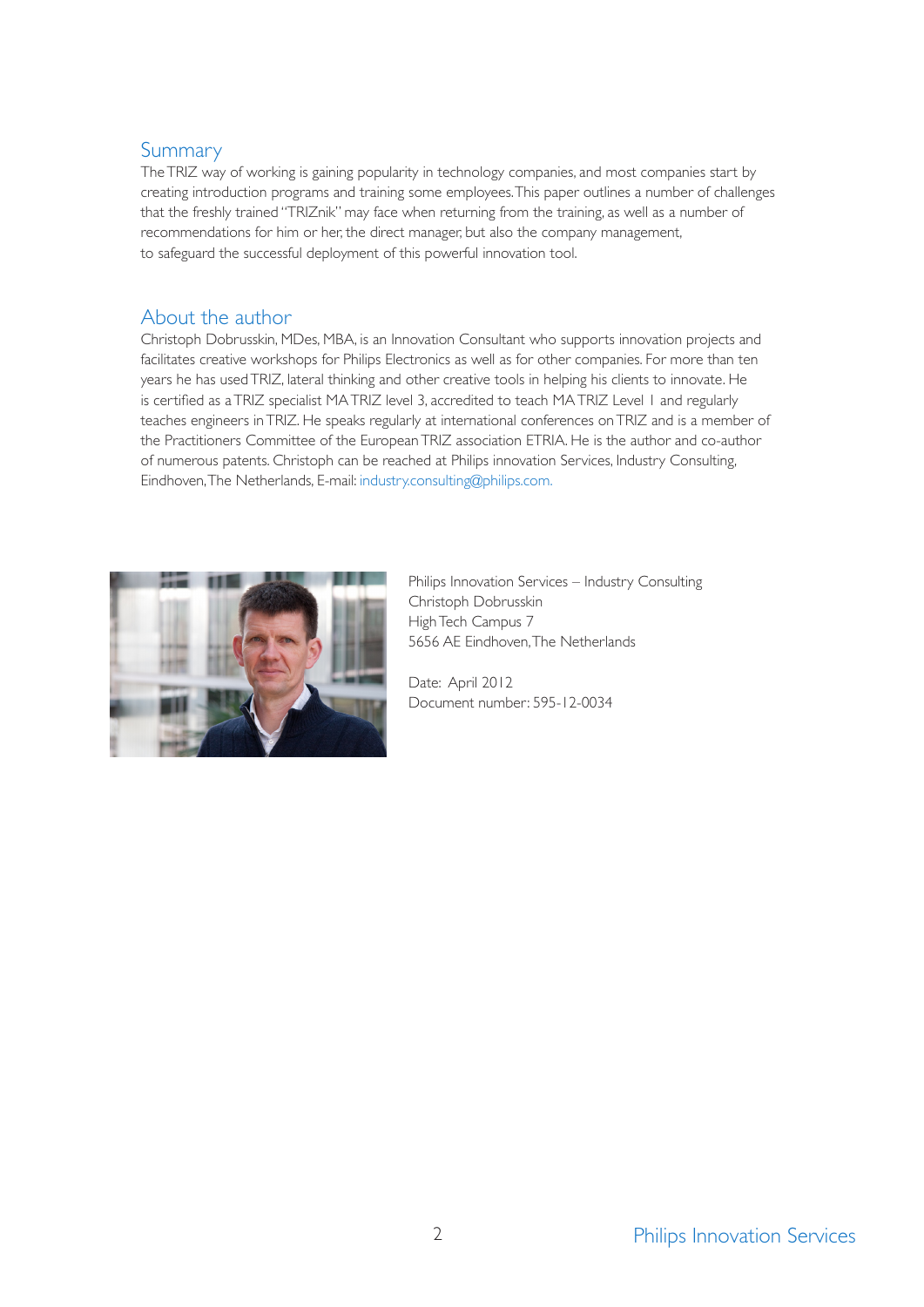## How to make TRIZ work in your organization?

#### **Introduction**

For some time now I am regularly training groups of engineers from various organizations according to the MA TRIZ level 1 requirements. Participants learn not only the basic tools of TRIZ, but any questions they may have on the technique can be immediately answered and during the three day course they also practice on their own problems. This gives the participants a solid starting point to apply TRIZ tools and TRIZ thinking in their everyday engineering work.

However when the freshly certified TRIZniks are back at their office, lessons learned are not always easy to apply, so I have summarized a few tips and tricks in the following pages, to help embedding the TRIZ way of thinking in the daily life of an organization:

## 1. Team up

When talking to TRIZ practitioners from outside Philips, a lack of support and community after the initial training is frequently mentioned as one of the top reason for the failure of company internal TRIZ programs [1]. So when I am asked to train engineers I always insist on having at least two, preferably three members of any specific group trained together. This has a number of advantages:

- Firstly, during the training the participants can start working together on one of their own projects, so they familiarize themselves with using the TRIZ methods and tools in circumstances comparable to their daily work.
- Secondly as they have been together in the same training, they find each other easily when they encounter problems in applying TRIZ after the course, and the barrier is much lower to ask the colleague at the next table, rather than to call an external expert (though I will happily advise if I am available).

There are other ways of staying connected to the TRIZ community of course. I always invite the participants in my course to join the Philips internal TRIZ user group. And external to Philips there are quite a number of TRIZ related internet sites that also provide interesting information and discussions. This serves as another way to stay in touch with equal minded people, to share experiences, to post questions, to contact specialists and more generally to keep in touch with "what's up".

Furthermore, if possible at all I try to follow up the trainings at regular intervals to support the participants in integrating TRIZ in their daily practice.

## 2. Take ownership

Another important aspect of introducing TRIZ in an organization is to use TRIZ regularly. The time pressure often experienced in the daily work of engineers pushes newly trained TRIZniks to lapse into their usual way of working and not to use TRIZ even when appropriate opportunities arise. It is therefore recommended to line up suitable projects up-front, so when the training ends, there can be a natural continuation and application of the newly acquired skills.

On a more personal note it may be helpful to plan concrete actions individually, and to execute them conscientiously. Writing down a list, (at the end of the training) outlining the actions you should perform to implement TRIZ and integrate it in your daily work next week, next month and next year may be a first step, but can be quite effective if followed up.

## 3. Be selective

The participant of a training as well as their group leader, should have a clear view on how TRIZ can help, and how best to integrate it in the daily work. Initially one should realize that TRIZ is not the silver bullet for all engineering problems: not all engineering work should be performed according to TRIZ. A large part of the normal engineering work is concerned with normal engineering problems anyway [2] and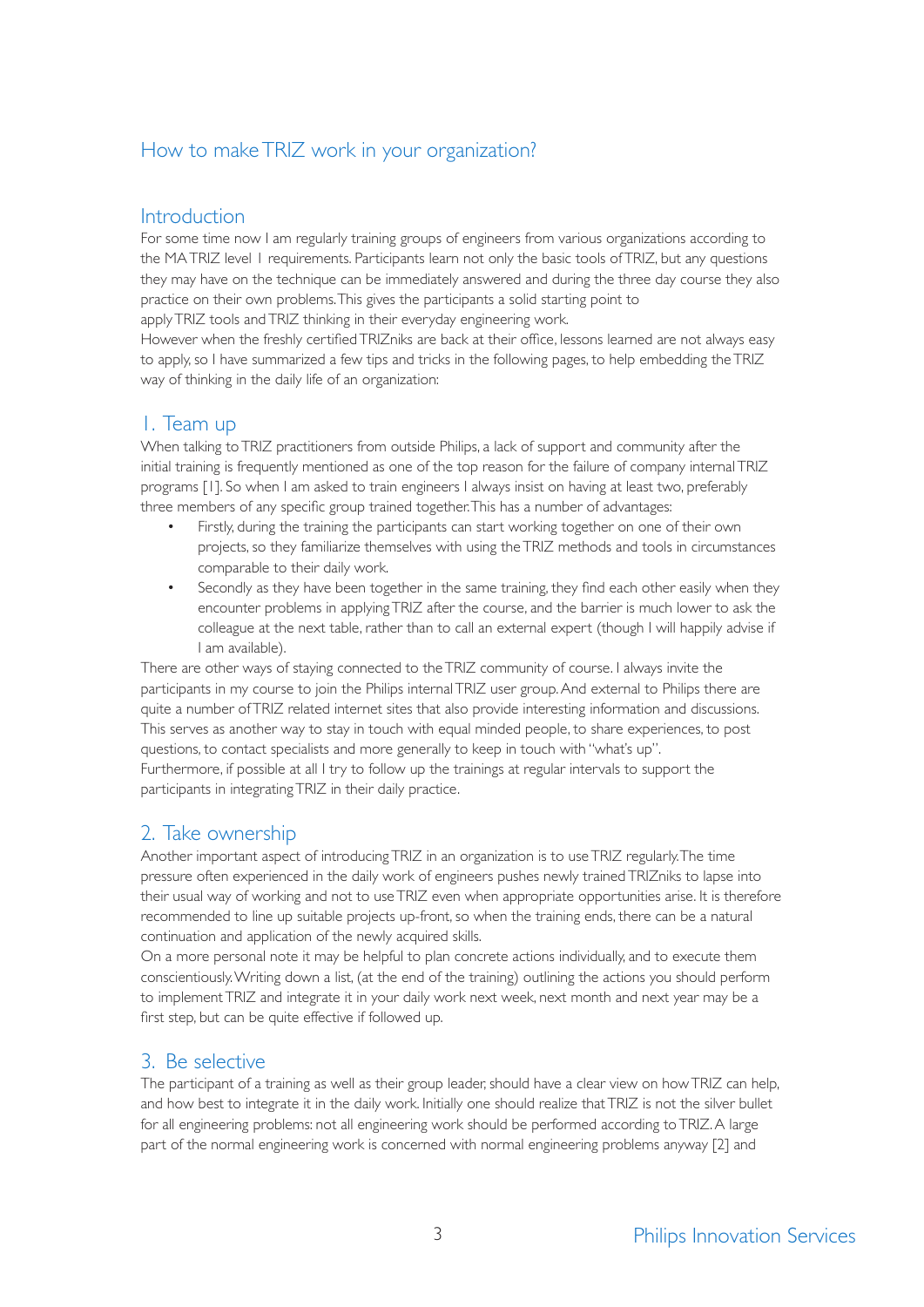normal engineering tools and approaches are required. For example, if a support is too weak to hold something, increasing the material thickness to add strength is in most cases sufficient and no deeper thinking is required. However, at times the "going gets tough" and contradictions need to be solved, and then TRIZ will be the right tool. To keep with the example: if the support is too weak, but for some reason the thickness or weight cannot be increased, then we have a contradiction - and TRIZ may be able to help.

But then how does one know when it is useful to employ TRIZ? The answer is simple and logical: by doing a basic problem analysis at the beginning of a project [3]. The initial start is a clear formulation of the problem as well as a drawing of the situation. Following these steps, a multitude of different tools are available for further analysis and some may already be integrated in a company's way of working. Typical examples include performing a cause-effect-chain analysis, function modeling, using the concept of Ideality and using the system operator. Three distinct advantages arise from this step:

- Often it can easily be determined which aspects of the problem should be solved; the tools help to identify the underlying root causes, not just the symptoms. Therefore the problem situation itself is better understood as is its environment, and a multitude of problems can easily be ranked.
- Furthermore, as the main problems of the project are highlighted during the analysis it becomes much easier to decide how to tackle them. Contradictions, resources and function disadvantages can be clearly seen and a decision can be made if TRIZ tools are indeed the best way forwards.
- Finally, not only do the analysis tools help the engineer to much better understand the problem at hand, but they also constitute excellent communication tools. A Philips external client of mine, for example, decided after following our TRIZ training that he would use those tools deliberately to communicate with his (engineering) clients.

Spending a little time at the beginning of any project to perform a systematic analysis of the problem situation is therefore an important step to focus the project activities, help decide the project approach and also a tool to communicate to stakeholders during the process.

#### 4. Link to processes and systems in your organization

There are of course numerous other ways to help integrate TRIZ better in the daily work, and some are briefly sketched here:

- **Establishment of a dedicated TRIZ group in your company.** Members of this group should be well-trained, and would have the tasks of supporting complex and difficult projects, performing training sessions and guarding the use of TRIZ within the company development processes. They can also help with the consistency of the TRIZ use by establishing a clear way of working and certification process. Groups like this successfully operate in a number of large organizations such as SAMSUNG, POSCO and SIEMENS to name just a few [4].
- **Link of TRIZ with other business excellence tools.** TRIZ, Design for Six Sigma and similar other initiatives can benefit from each other. Six Sigma initiatives are excellent in identifying problems, for example, but lack the dedicated problem solving tools that TRIZ can provide. So linking them to each other enables synergy to take place [5]. TRIZ also can help to create patents, to make them stronger and also to circumvent competitor IP [6]. At GE, for example, TRIZ is used to circumvent competitor patents [7]. Hyundai is following a similar approach [8]. According to verbal testimony both companies are currently anchoring TRIZ into their IP creation approach.
- Corporate governance on TRIZ. After all, having a "tool that helps you to be creative" is often seen as counter-intuitive and elicits rejecting responses. Furthermore, creative people do not always see the value of structured approaches. However, companies can benefit better from using TRIZ by giving top-down support. At the Samsung research laboratories SAIT, for example project proposals are rejected and the proposers are reprimanded if the proposals are not supported by TRIZ based research [9]. The manager in question is convinced that without this research he is much more likely to waste money and time.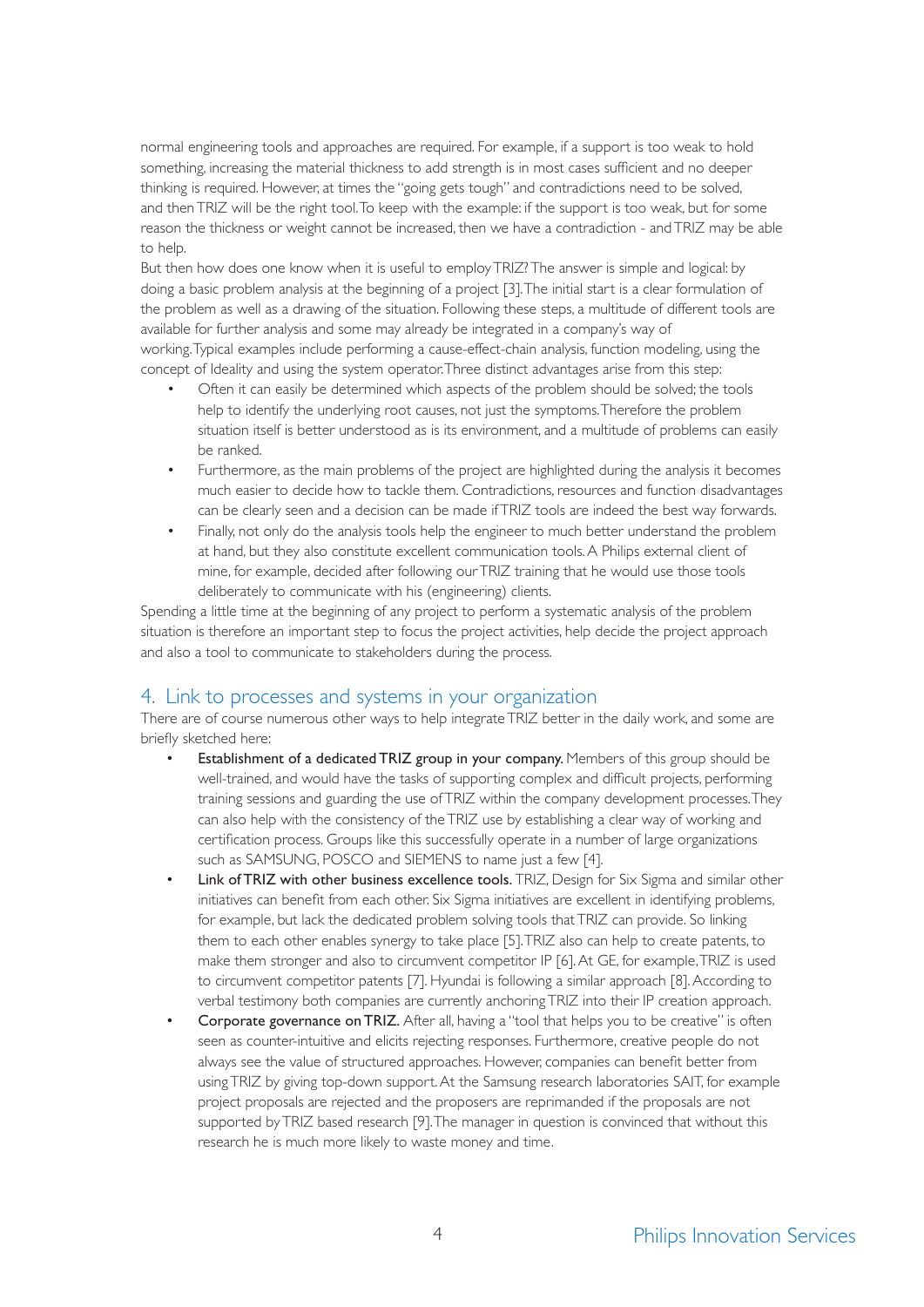• HR incentives. Some companies use HR incentives to promote the use of TRIZ. By linking pay and promotion to passing different TRIZ levels and performing successful TRIZ projects, the TRIZ way of thinking is much easier introduced into a corporate culture. Thirteen years after the introduction of TRIZ to SAMSUNG half of all employees at their central research facility are trained in TRIZ [10].

#### **Conclusion**

A number of success factors need to be in place to successfully introduce the TRIZ way of thinking into an organization. The training of the employees is a first step; however supporting actions should be taken by the employees themselves as well as by their manager to improve the chance of successfully making TRIZ a way of working for innovation. On a different scale the management level of companies can structurally support the introduction of TRIZ with a number of actions.

#### References:

[1] C. Dobrusskin. Discussions with Karen Gadd and Ellen Domb at the TRIZ Future Conference 2011. Dublin; 2011

[2] Gordon Cameron. TRIZICS. 2010. ISBN 1456319892; p13, p36.

[3] Karl Koltze et al. Systematische Innovation. Hanser 2011, ISBN 9783446414662; p209

[4] C. Dobrusskin, Summary of the TRIZ Future Conference 2011, Dublin:2011

[5] Ms. Mijeong Song, PH.D., Samsung. TRIZ in Samsung, Yesterday, Today and Tomorrow.

Keynote speech. TRIZ Future Conference 2011, Dublin 2011

[6] Karl Koltze et al. Systematische Innovation. Hanser 2011, ISBN 9783446414662; p217

[7] Herbert Roberts, GE Energy. PDMA Guru round table discussion, 2009

[8] Sergei Ikovenko, TRIZ futures conference 2010, Bergamo, Nov. 4th, 2010

[9] Hans van Grieken, Capgemini. Keynote speech. TRIZ Future Conference 2010, Bergamo 2010

[10] Ms. Mijeong Song, PH.D., Samsung. TRIZ in Samsung, Yesterday, Today and Tomorrow.

Keynote speech. TRIZ Future Conference 2011, Dublin 2011